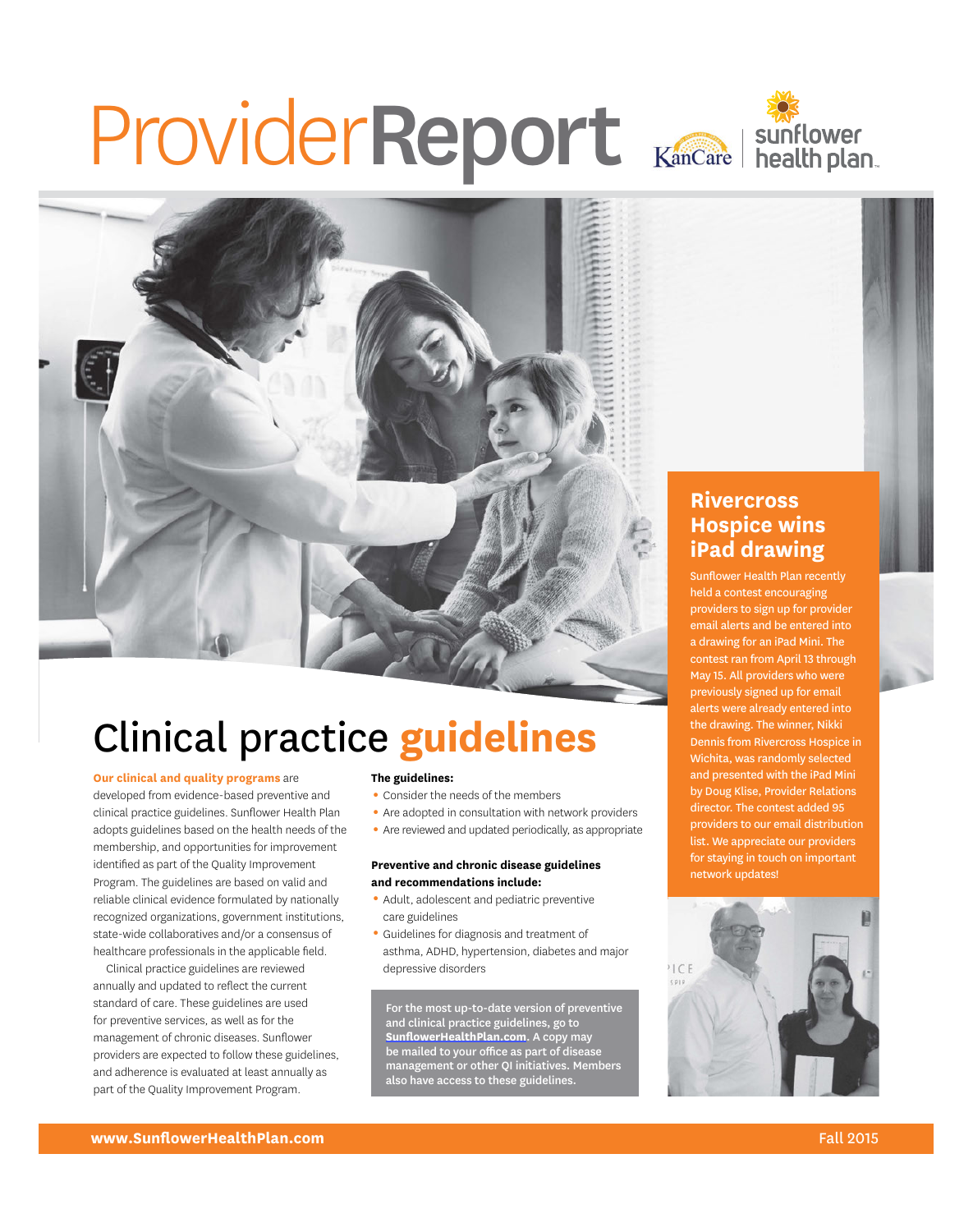

Sunflower Health Plan requires participating practitioners to maintain uniform, organized medical records that contain patient demographics and medical information regarding services rendered to members.

These standards are intended to help providers keep complete files about all our members. They are consistent with state contract requirements and industry standards.

#### **Medical records must be:**

- Complete and systematic
- Confidential
- Maintained for a period of time
- Available for audits

Sunflower may conduct a medical record audit of a random sampling of our members and provider offices to evaluate compliance with these standards.

You may view a complete list of record documentation standards in our provider manual, which is available online at **SunflowerHealthPlan.com**.

# You can impact **HEDIS scores**

**Sunflower Health Plan strives** to provide quality healthcare to our members as measured through HEDIS quality metrics.

HEDIS (Healthcare Effectiveness Data and Information Set) is a set of standardized performance measures developed by the National Committee for Quality Assurance (NCQA), which allows direct, objective comparison of quality across health plans. NCQA develops the HEDIS measures through a committee composed of purchasers, consumers, health plans, healthcare providers and policy makers.

HEDIS allows for standardized measurement and reporting, and accurate, objective side-by-side comparisons. Learn more at **www.ncqa.org**.

#### **How to improve your scores**

To help your practice increase its HEDIS rates, we review key HEDIS measures in each issue of this newsletter. We also offer guidance on how to bill appropriately. Please always follow the state and/or CMS billing guidance and ensure the HEDIS codes are covered prior to submission.

#### **Other ways to help your scores include:**

- Submit claim/encounter data for each and every service rendered.
- 1 Ensure chart documentation reflects services billed.
- Bill (or report by encounter submission) for services delivered, regardless of contract status.
- Ensure that claim/encounter data is the most clean and efficient way to report HEDIS.
- 1 Do not include services that are not billed or not billed accurately in the calculation.
- 1 Submit accurate and timely claim/encounter data, which will positively reduce the number of medical record reviews required for HEDIS rate calculation.
- 1 Consider including CPT II codes to reduce medical record requests. These codes provide details currently only found in the chart, such as BMI screenings and lab results.

Please take note of the HEDIS measures highlighted on the next page regarding flu, women's health screenings and pharyngitis.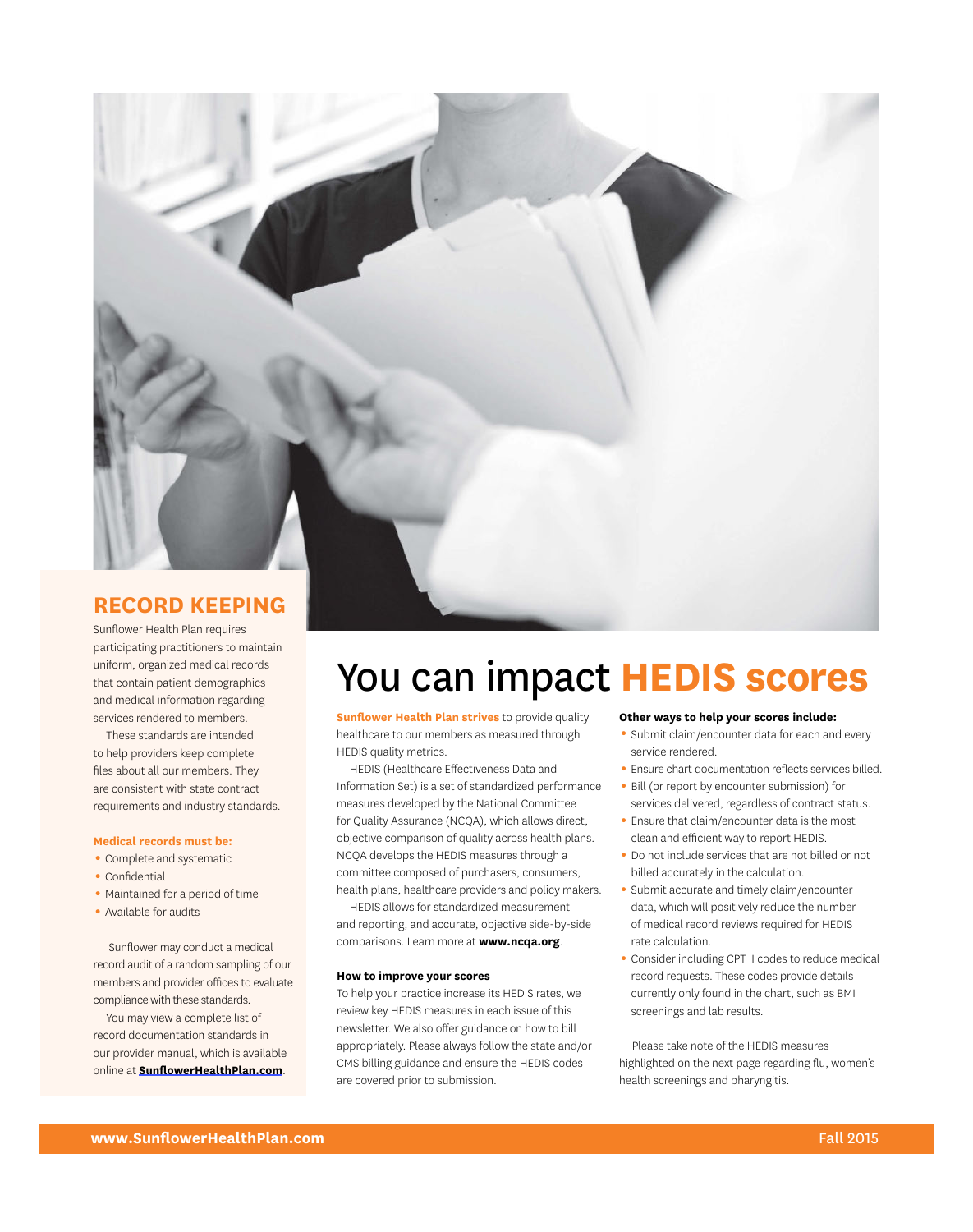# HEDIS measures **in summary**

#### **FLU:**

HEDIS measurements include reviews of childhood immunizations, including for influenza. Data on flu vaccine given to adults 18 to 64 is also reviewed using survey methodology.

**Influenza:** At least two doses before age two

#### **WOMEn'S HEALTH ScREEnIngS:**

- **Medical Emergency VIsion** women ages 16 to 24 who are sexually **Services Services** active and who had at least one test for **Prescriptions Women's**  sexually transmitted disease or has been prescribed birth control. 1**chlamydia screening in women measure:** Evaluates the percentage of chlamydia per year. Chlamydia tests can be completed using any method, including a urine test. "Sexually active" is defined as a woman who has had a pregnancy test or testing for any other
- mastectomy are exempt from this measure. 1**Breast cancer screening measure:** Evaluates the percentage of women ages 50 to 74 who had a mammogram at least once in the past two years. Women who have had a bilateral

a hysterectomy without a residual cervix are years for women ages 21-64; 2) Cervical 1**cervical cancer screening measure:**  Evaluates the percentage of women ages 21 to 64 who were screened for cervical cancer using either of the following criteria: 1) Cervical cytology performed every 3 cytology/human papillomavirus (HPV) cotesting performed every five years (must occur within four days of each other) for women ages 30-64. Women who have had exempt from this measure.

- **Postpartum visits measure: Evaluates** a baby and who had their postpartum visit on or between 21 and 56 days after delivery (3 and 8 weeks).
- 1**Prenatal visits/timeliness of first visit and frequency of visits measure:** Evaluates the percentage of pregnant women who had their first prenatal visit in the first trimester or within 42 days of enrollment with the plan. The frequency of prenatal visits is also assessed.

#### **PHARYngITIS & UPPER RESPIRATORY:**

- 1**Appropriate testing for children with pharyngitis measure:** Evaluates the percentage of children ages 2-18 diagnosed with pharyngitis, dispensed an antibiotic and given a group A streptococcus (strep) test for the episode. A higher rate represents better performance (that is, appropriate testing). Rapid strep tests in the office are acceptable and should be billed.
- 1**Appropriate treatment for children with upper respiratory infection**

**measure:** Assesses the percentage of children ages three months to 18 years who were given a diagnosis of upper respiratory infection (URI) and were not dispensed an antibiotic prescription. Ensure any secondary diagnoses indicating the need for an antibiotic are submitted on the claim.